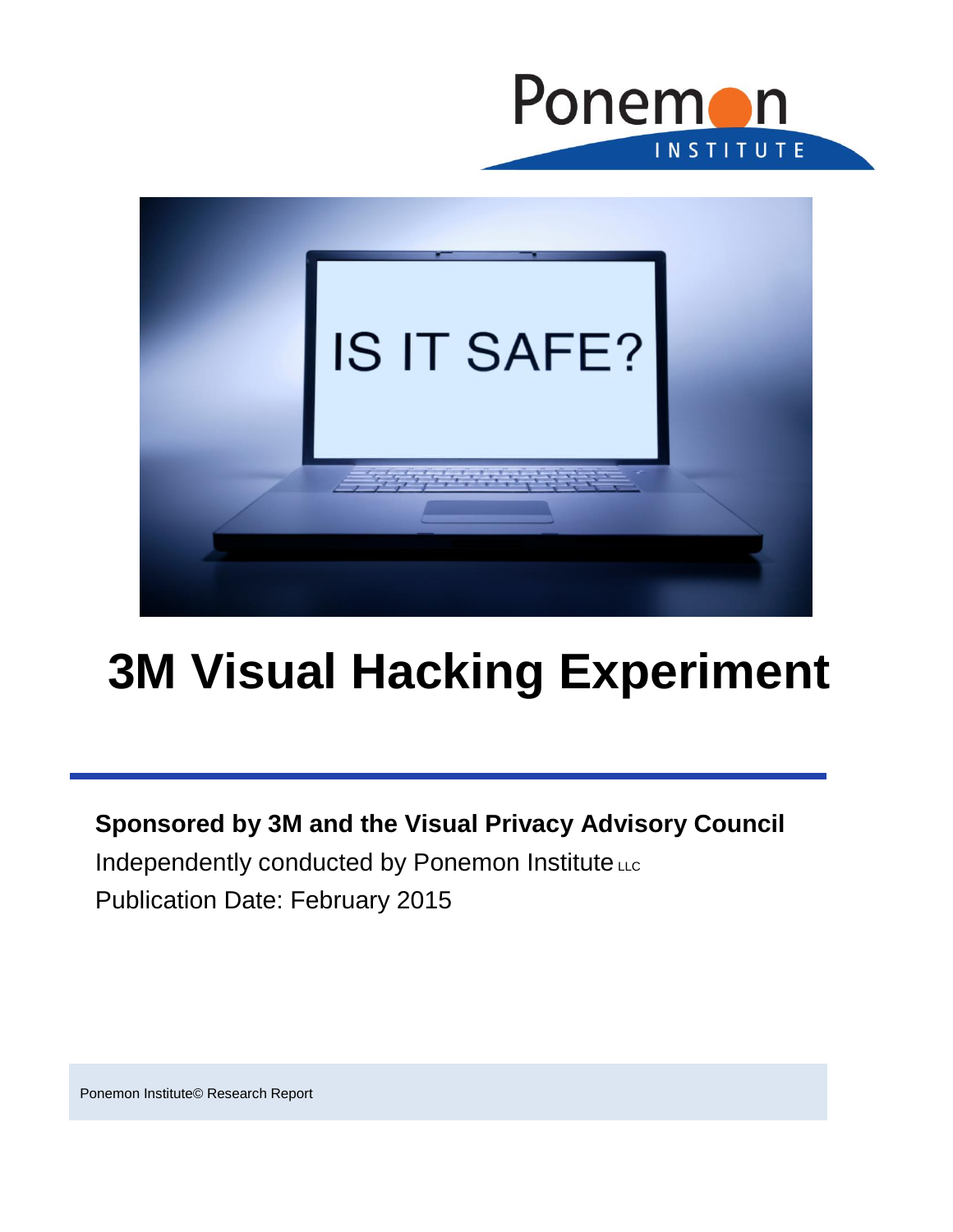

### **Visual Hacking Experimental Study**

By Ponemon Institute, February 2015

#### **Part 1. Introduction**

Ponemon Institute is pleased to present the results of the *Visual Hacking Experimental Study*, sponsored by 3M and the Visual Privacy Advisory Council (VPAC). The VPAC is a group of data privacy and security thought leaders dedicated to raising awareness of this issue and promoting best practices and policies to prevent costly visual hacking attacks.

The purpose of this research is to test an organization's readiness to prevent and detect visual hacking in the business office environment. Visual hacking occurs when employees make poor choices in how they access and display sensitive information which is then seen and read by either a curious individual or a malicious hacker. Sensitive information can be displayed on laptops and smartphones as well as in paper documents that are left in plain sight on desks, printers, conference tables, and other office locations or outside meeting sites.

As the findings reveal, a visual privacy policy is important to creating awareness among employees of the need to protect sensitive information from visual hackers. Such a policy outlines the specific actions, procedures and best practices an organization requires from employees to prevent the display of important data that is in clear view of potential hackers.

**Visual hacking is easy**. Eighty-eight percent of the visual hacking attempts were successful.

**A company's most valuable information assets are at risk**. Twenty percent of the data hacked was considered a very valuable information asset.

**Certain situations are more risky**. Documents on vacant desks and data visible on computer screens are most likely to be hacked.

**Visual hacking is fast.** It took less than 15 minutes to complete a visual hack in 45 percent of the hacking attempts.

**People are timid about confronting a visual hacker**. In 70 percent of the hacking attempts, office personnel did not question or report the visual hacker even after witnessing unusual or suspicious behavior.

**Open office floor plans are ideal for visual hacking**. Traditional offices and cubicles make it easier to protect paper documents and more difficult to view a computer screen. This can minimize the risk of visual hacking.

How serious is the risk of visual hacking? A previous study conducted by Ponemon Institute<sup>1</sup> dispelled the myth that the cause of most or all data breaches involves lost or stolen electronic documents. In this study, 80 percent of respondents who self-reported their organizations had at least one data breach in a 12 month period said that 49 percent of these breaches involved the loss or theft of paper documents.

In fact, 71 percent of participants in the study were aware of an incident in which sensitive or confidential paper documents were lost or misplaced in their organization. Moreover, 53 percent believed that employees are putting them at risk at communal printers, in meeting rooms or at meetings held outside the office. The following are reasons why visual hacking is a serious risk for organizations:

- To increase productivity, many organizations are creating open workspaces without walls and cubicles. As a result, it is more likely that sensitive and confidential documents will be visible to prying eyes.
- In general, organizations are better able to enforce access policies for electronic documents in a consistent fashion across all users than for paper documents.
- Employees or contractors often are not aware of what types of information are sensitive or confidential and should be protected from individuals with malicious intent.
- Many organizations do not have a strict policy for securing paper documents both within the office and at offsite locations.
- Employees often neglect to shred or dispose of sensitive paper documents in a secure manner. Confidential paper documents thrown in a trash bin, left in a communal printing tray and at an office desk are particularly vulnerable to visual hacking.
- Sensitive and confidential documents are frequently accessed in public locations because of the increasingly mobile workforce.

 $\overline{a}$ 

<sup>1</sup>*Security of Paper Documents in the Workplace*, conducted by Ponemon Institute and sponsored by the Alliance for Secure Business Information, October 15, 2008.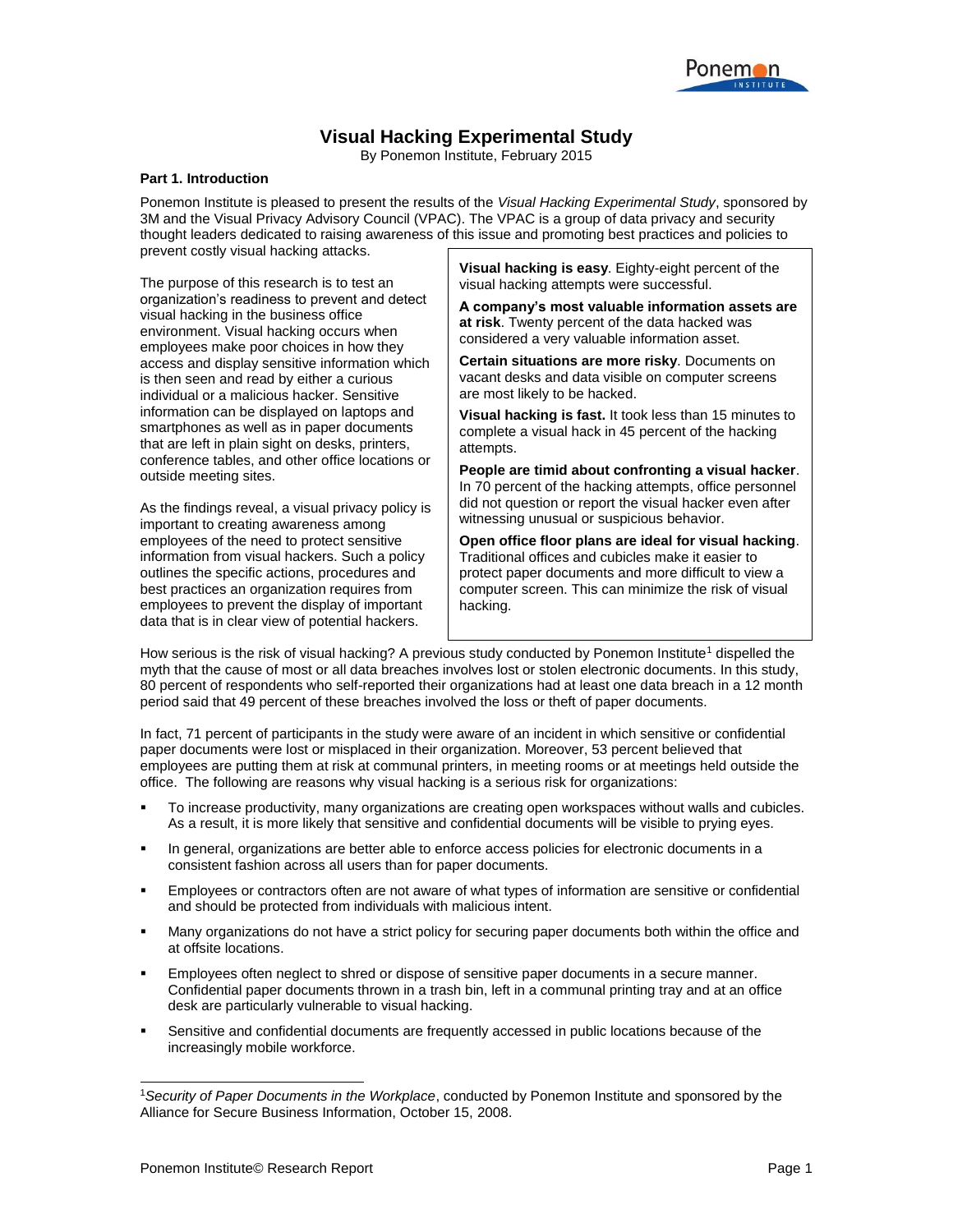#### **Part 2. Experimental Methods**

Ponemon Institute conducted a "white hat" experiment involving actual visual hacking in real workplace settings. Our mission was to test organizations' readiness to prevent and detect visual hacking in the business office environment. Ponemon Institute's benchmark community members were contacted for participation in this research.<sup>2</sup> More than 100+ companies representing 16 industry sectors were invited.

We recruited 8 U.S.-based companies that allowed us to field our experiment within actual office locations. As noted in Table 1, a total of 43 trials were conducted over a two-month period ending in July 2014. By design, all field experiments occurred on premises during the normal workday.<sup>3</sup>

| <b>Table 1. Recruited companies</b> | <b>Trials</b> | Pct% |
|-------------------------------------|---------------|------|
| Global financial services           | 8             | 19%  |
| <b>IT</b> services                  | 8             | 19%  |
| Automobile manufacturer             | 6             | 14%  |
| National banking                    | 6             | 14%  |
| P&C insurance                       | 5             | 12%  |
| Life sciences                       | 4             | 9%   |
| Research & education                | 3             | 7%   |
| Defense & aerospace                 | 3             | 7%   |
| Total                               | 43            | 100% |

Table 2 shows 10 functional areas that provided the venues for this study. The largest functional areas were customer services, sales management and data center operations.

| <b>Table 2. Functional areas</b> | Freq | Pct% |
|----------------------------------|------|------|
| Customer services                | 10   | 23%  |
| Sales management                 |      | 16%  |
| Data center operations           | 6    | 14%  |
| Human resources                  | 6    | 14%  |
| Accounting & finance             | 5    | 12%  |
| Help desk                        | ົ    | 5%   |
| Logistics                        | ົ    | 5%   |
| Communications                   | ົ    | 5%   |
| Legal                            | ົ    | 5%   |
| R&D                              |      | 2%   |
| Total                            | 43   | 100% |

The researcher (a.k.a. visual hacker) was permitted to enter work areas and observe possible information leaks viewed from unprotected paper documents, computer screens (terminals, desktops and laptops) and other mobile devices. While the researcher was a passive observer, she or he was permitted to handle actual documents residing in open spaces including copiers, printers and fax machines. The researcher was not permitted to capture images by camera or scanning technologies.

With the aid of a company liaison, the researcher posed as a temporary office worker or consultant with a temporary identity credential to enter and exit normal spaces, including locations where electronic equipment resided. <sup>4</sup> With the exception of the company liaison, office workers in each location were not told in advance about the study and were only given minimal information about the role and function of the temporary worker or consultant.

The experiment required the researcher to record the type of potentially sensitive or confidential information observed during one two-hour session per location. To preserve confidentiality, the actual information

l

 $2$ This benchmark community consisted of 1,208 organizations at the time of this study.

<sup>&</sup>lt;sup>3</sup>In most cases, participating companies used experimental results as part of training and awareness efforts. <sup>4</sup>The company liaison was a supervisor or manager located in each office where the experiment was conducted. This individual was given explicit instruction by the researcher approximately two weeks before the experiment on the purpose of the research and the need for secrecy.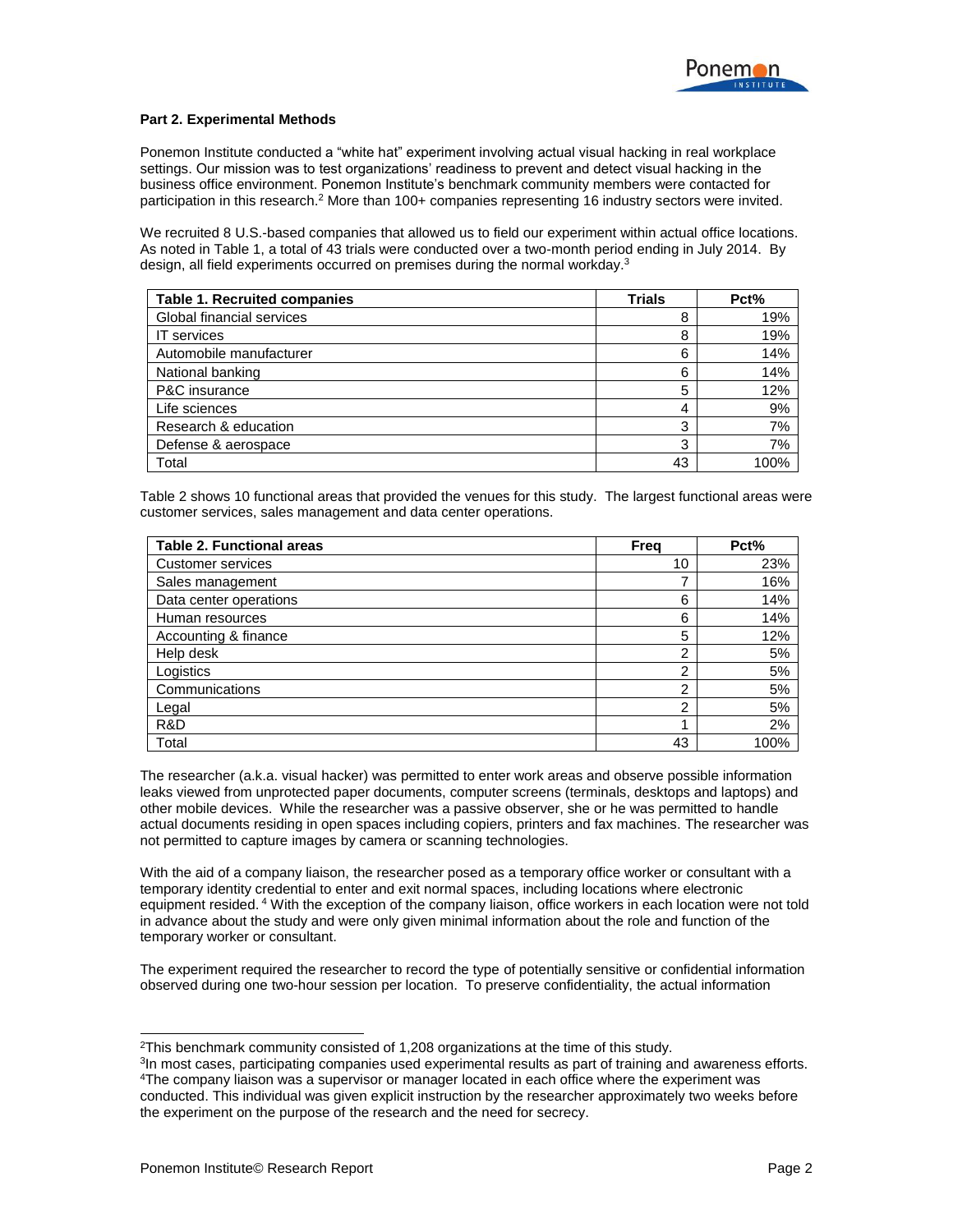

observed by the researcher was not revealed in the record inventory. Following are the different types of information that could be recorded by the researcher:<sup>5</sup>

- Personally identifiable information
- Information about customers or consumers
- **Information about employees**
- **General business correspondence**
- Access and login information/credentials
- Confidential or classified documents
- Attorney-client privileged documents
- Financial, accounting and budgeting information
- Design documents, presentations and architectural renderings
- Photos and videos containing business information

At the conclusion of each trial, the company's liaison introduced the researcher to office workers in the immediate office space where the experiment was conducted. These office workers were asked to complete a debriefing survey to assess their perceptions and level of awareness about the experiment.

#### **About the experiment**

This study involved one researcher assuming the role of a visual hacker. The researcher wore a temporary security badge. The researcher was also assigned desk space and provided Internet connectivity through the visitor's network. In most cases, the company liaison introduced the researcher as a temporary or parttime worker to office workers in adjacent or nearby desks. The researcher performed the following three tasks in full view of fellow office workers:

**Task 1**: The first task required a relatively inconspicuous office walk through scouting for information in full view on desks, screens and other indiscrete locations. This office walk through procedure required the researcher to maintain a log of information types directly observable.

**Task 2:** The second task required the researcher to grab a stack of business documents labeled as "confidential" off a nearby vacant table or desk and quickly put these documents in a briefcase. By design, this task was completed in full view of office workers.

**Task 3:** The third and final task was the most conspicuous to office workers. Here, the researcher used his or her smart phone's digital camera to take pictures of what appeared to be business confidential information on the computer screen or terminal.

**Debrief:** At the conclusion of all three tasks, the company liaison and researcher conducted a debriefing session with office workers located in the area of the experiment to determine their perceptions and level of awareness about visual hacking. Did these office workers recognize this as a suspicious event or incident? If so, what actions did they take or fail to take to stop it? In most cases, this debriefing session was conducted on the same day as the experiment.

 $\overline{a}$ 

<sup>&</sup>lt;sup>5</sup>The researcher was instructed not to perform extra-ordinary tasks to observe documents or displayed data. Hence, the researcher relied solely upon causal observation to record information types.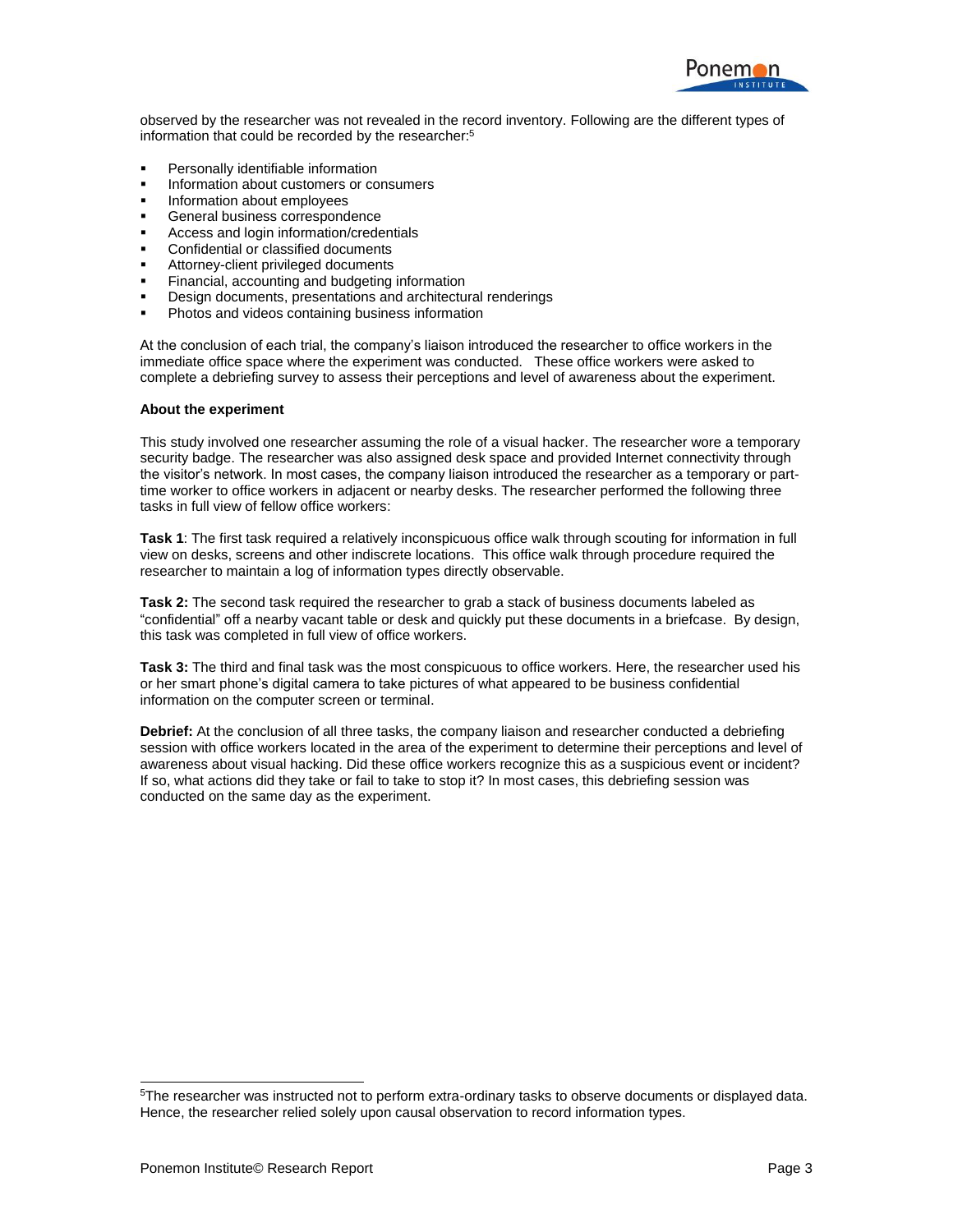

#### **Part 3. Key Findings**

The average total time to complete all three experimental tasks was 127 minutes (not including the debriefing session). Figure 1 provides the time distribution for 43 experimental trials.



**Figure 1. Histogram on the minutes to complete three experimental tasks**  $(n = 43 \text{ trials})$ 

Minutes to complete experiment

A total of 168 instances of visually hacked information occurred in 43 experimental trials (or an average of 3.9 instances per trial). Figure 2 provides the percentage frequency of information types visually hacked in this study. The information type most frequently hacked concerns contact lists and directories (including employee directories). At 1 percent, attorney-client privileged information is the least likely to be visually hacked in this experiment.





Percentage frequency of visually hacked information types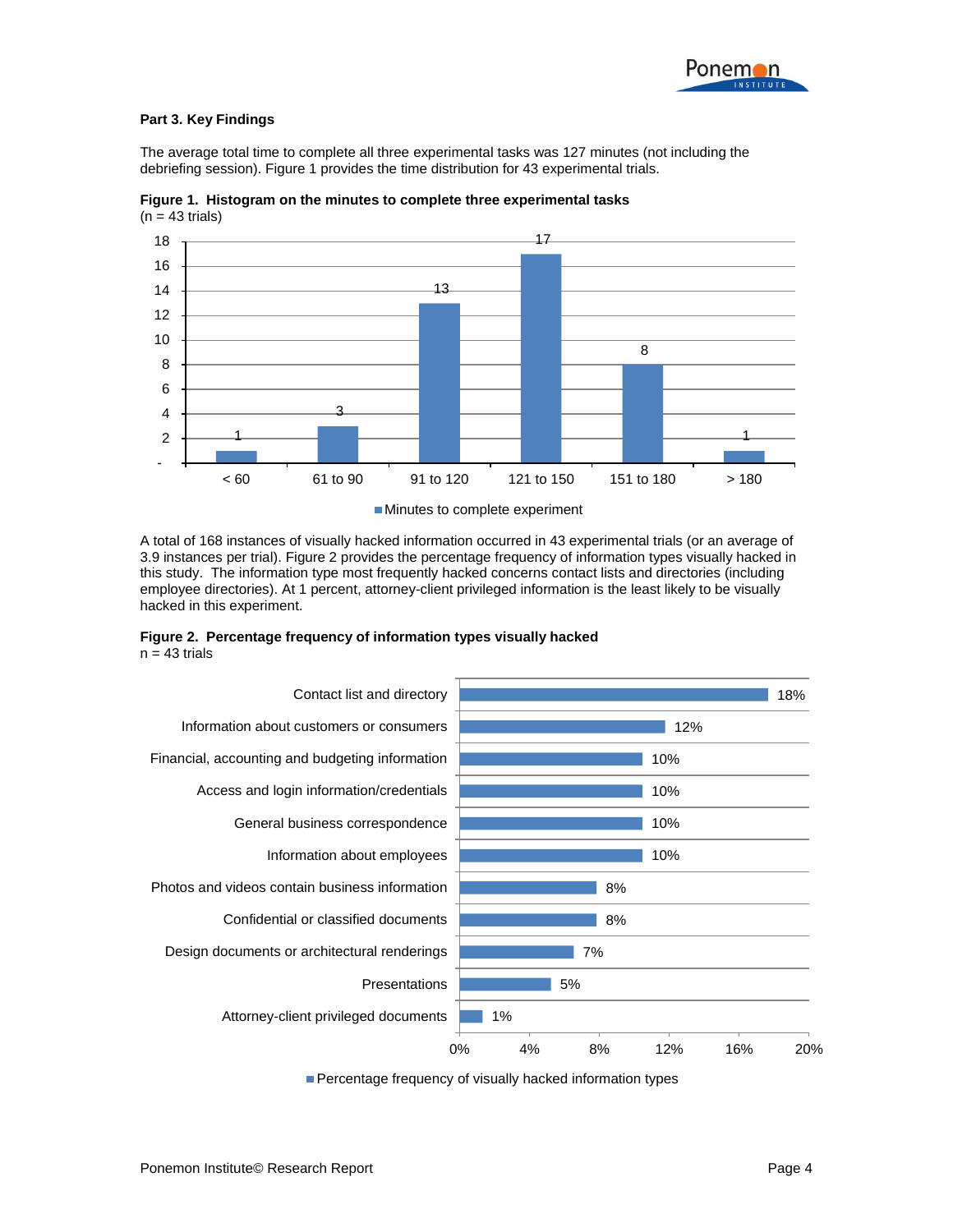

Figure 3 reports the frequency distribution for the number of information types observed by the researcher for all 43 experimental trials. As can be seen, five trials (or 12 percent) did not experience visual hacking.<sup>6</sup> In other words, over 88 percent of experimental trials experienced at least one instance of visual hacking. Six of 43 trials experienced more than six information types observed by the researcher.



**Figure 3. Histogram of information types captured**  $n = 43$ 

Number of information types captured

Figure 4 shows significant variation among functional areas. Experimental trials conducted in customer services or corporate communications appear to have the most information types visually hacked. In contrast, legal has the least number of information types visually hacked.

**Figure 4. Average number of information types visually hacked by functional area**  $n = 43$  trials



Average information types visually hacked

 $\overline{a}$ 

<sup>&</sup>lt;sup>6</sup>Of the five experimental trials that did not experience any visual hack, three involved office locations of one defense and aerospace company. The remaining two involved an education/research organization.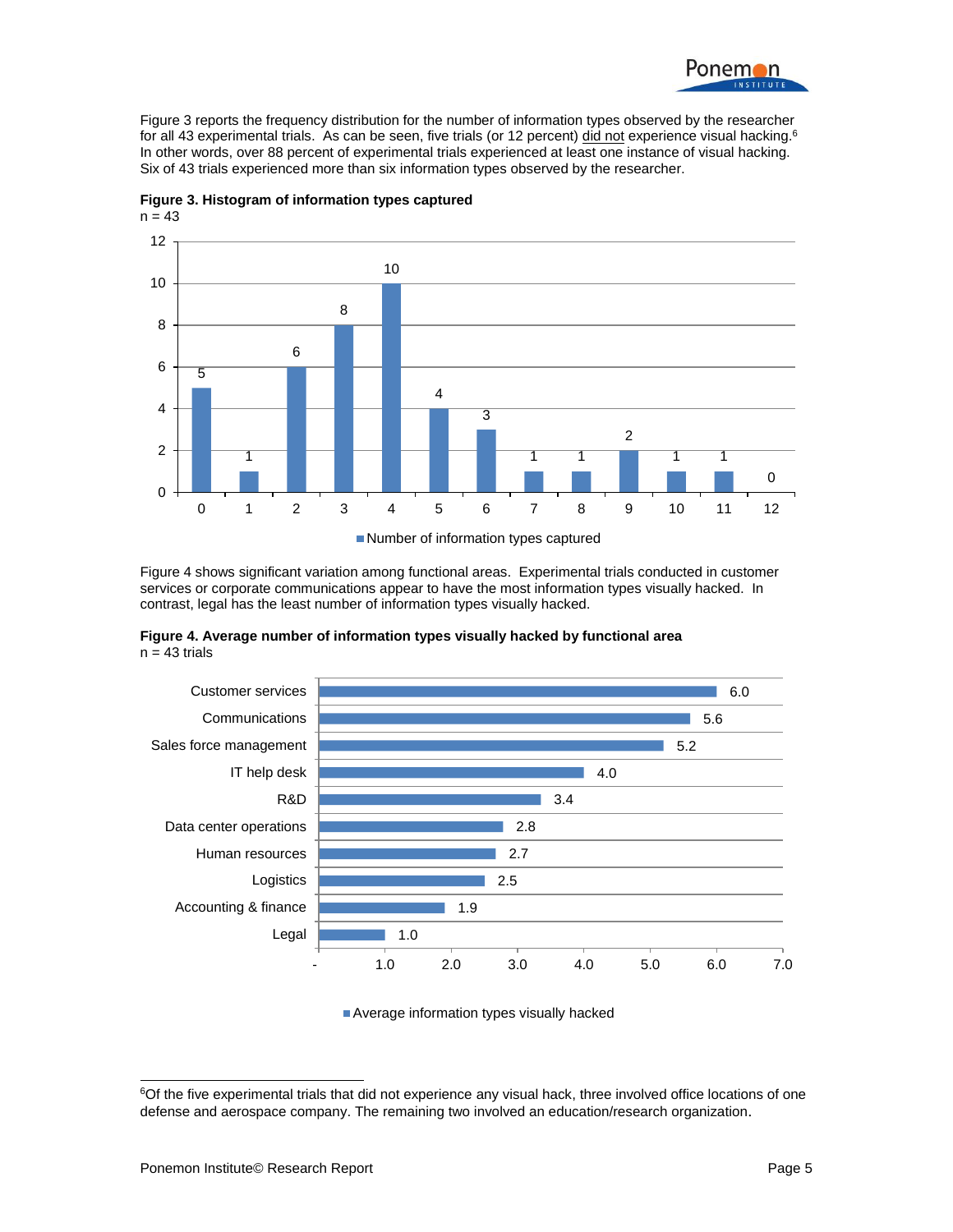

Figure 5 summarizes the location where sensitive or confidential information was observed by the researcher. As can be seen, 51 percent of all visual hacks involved documents visible on desks. Another 23 percent of visual hacks involved information gleaned from unprotected desktops, laptops, tablets and other mobile devices.



**Figure 5. Where the visual hacking occurred for all information types**  $n = 43$  trials

Where visual hacking occurred

Of all 168 pieces of captured information, 34 pieces (20 percent) were designated sensitive information assets. In short, this information was deemed to be sensitive because of the potential security risk to the organization in the aftermath of a data breach incident.

**Figure 6. Proportion of sensitive information**  $n=43$  trials

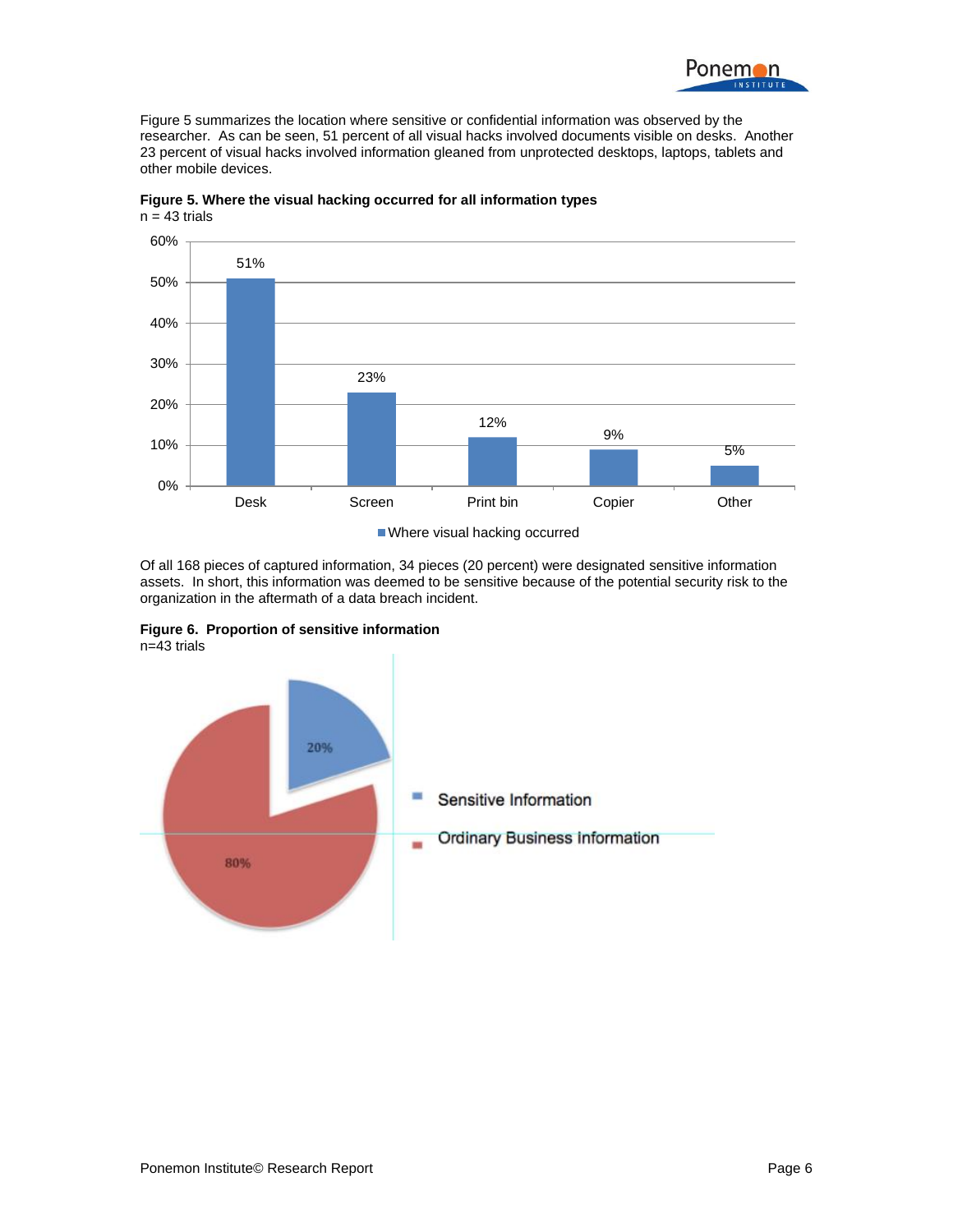

Figure 7 lists four sensitive information types visually hacked in our experiment. As shown, 47 percent of this information pertained to access and login information such as credentials to access corporate systems or mobile-connected devices. Thirty-five percent pertained to documents marked confidential or classified. Another 12 percent pertained to non-public financial information, and 6 percent to attorney-client privileged documents.



 $n = 43$  trials



**Percentage high value information** 

Figure 8 shows the approximate location where the hack occurred during our experiment. Fifty-three percent was captured by observing unprotected computer screens.<sup>7</sup> In addition, 29 percent of this information was observed from documents on vacant desks. The remaining locations include printers (9 percent), copiers (6 percent) and fax machine (3 percent).





l <sup>7</sup>It is interesting to note that the percentage of hacks from observing computer screens varied significantly between ordinary and sensitive information types. Accordingly, only 23 percent of all information types were hacked from observing computer screens on desktops, laptops and tablets.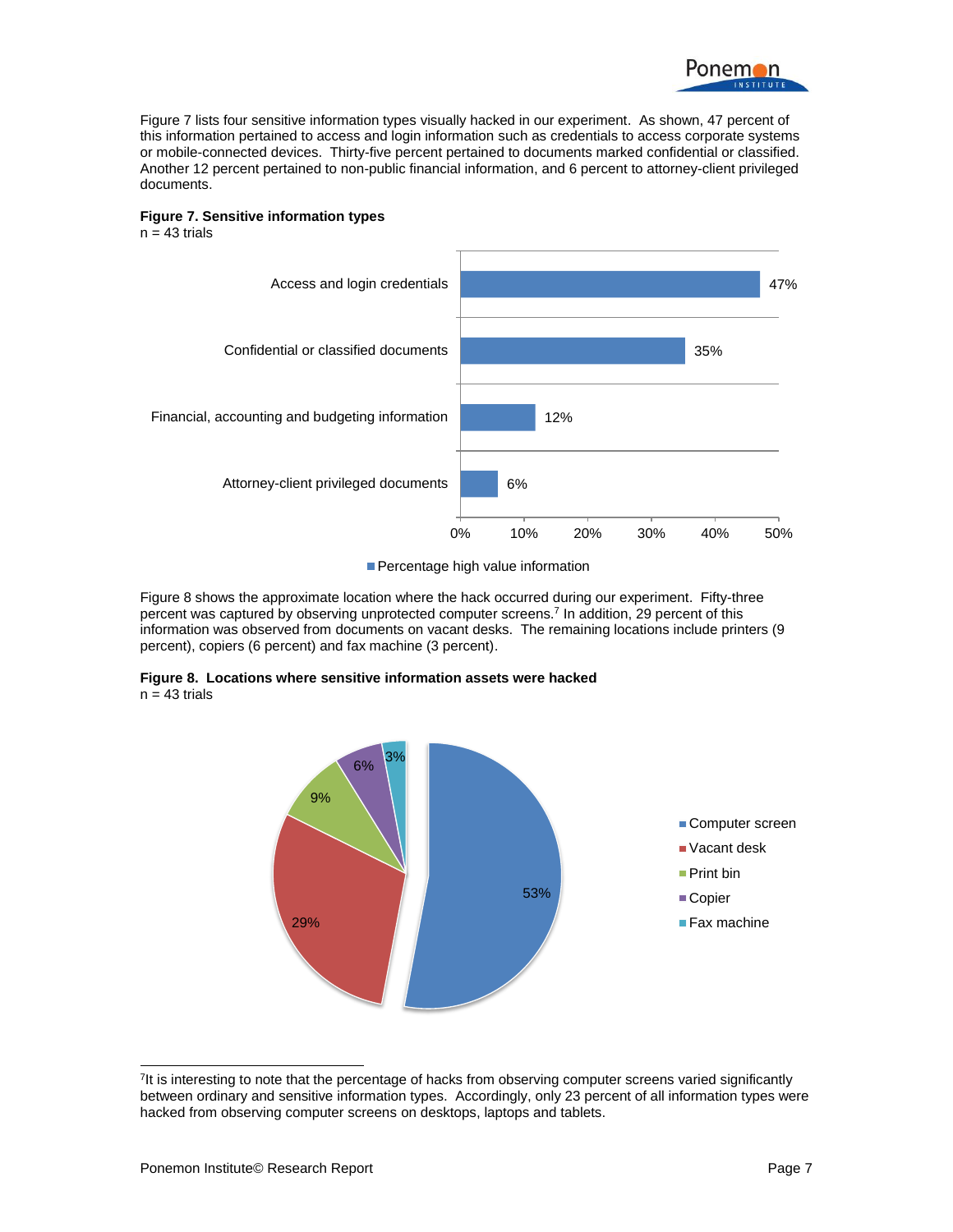

According to Figure 9, 19 trials (45 percent) experienced the first visual hack within the first 15 minutes of the session. Another 8 experimental trials (18 percent) experienced the first visual hack within 15 to 30 minutes. As previously noted, 5 trials (12 percent) did not experience a visual hack.

**Figure 9. Elapsed time to complete first visual hack**





■ Time to spot first information type

Figure 10 shows in 30 experimental trials (70 percent) the researcher was not confronted by office workers. In 13 trials (30 percent), the researcher experienced some queries or pushback by some office workers at different points in the session. In only one case (during Task 3), the office worker contacted the office supervisor or manager (liaison) about a possible insider threat.





■ When the researcher was confronted by office workers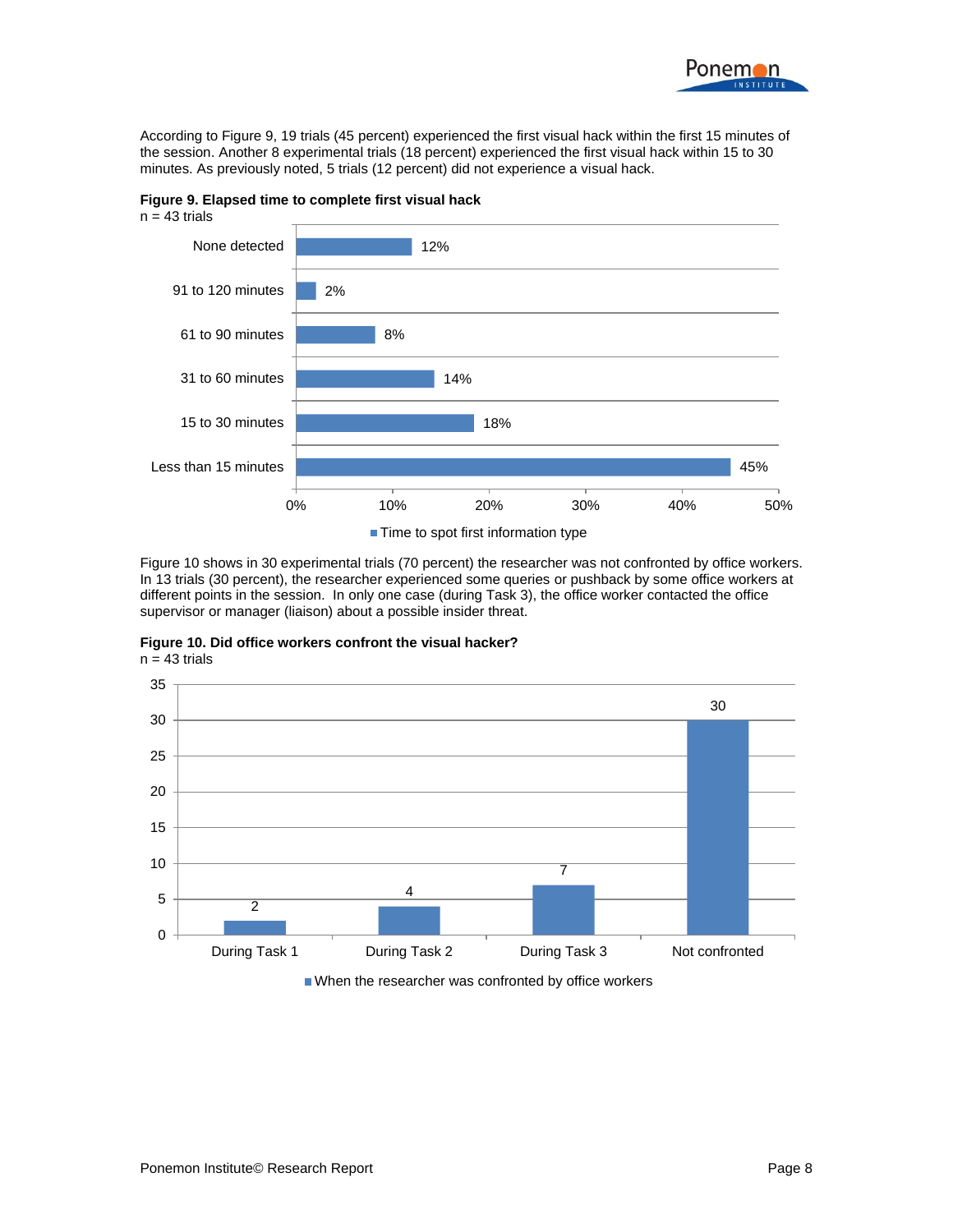

Figure 11 shows a relationship between information types visually hacked and confrontation by office workers during the experimental trial. As reported, in the 13 cases where the researcher was confronted, the average trial produced 2.8 information types. For 30 cases where the researcher was not confronted, the average trial produced 4.3 information types.



**Figure 11. Average information types visually hacked by confrontation**  $n = 43$  trials

Average information types visually hacked

Figure 12 suggests a relationship between information types visually hacked and the layout of the office involved in the experimental trial. The open layout refers to a design that does not separate office workers. All walls or cubicles are removed. A total of 15 trials (35 percent) were conduced in an open layout and 28 trials (65 percent) in a traditional office layout. In the 15 cases conducted in an open office layout, the average trial produced 4.4 information types. For 28 cases conducted in a traditional office layout, the average trial produced 3.0 information types. Hence, the open layout appears to increase the ability of the visual hacker to observe and obtain sensitive or confidential information.





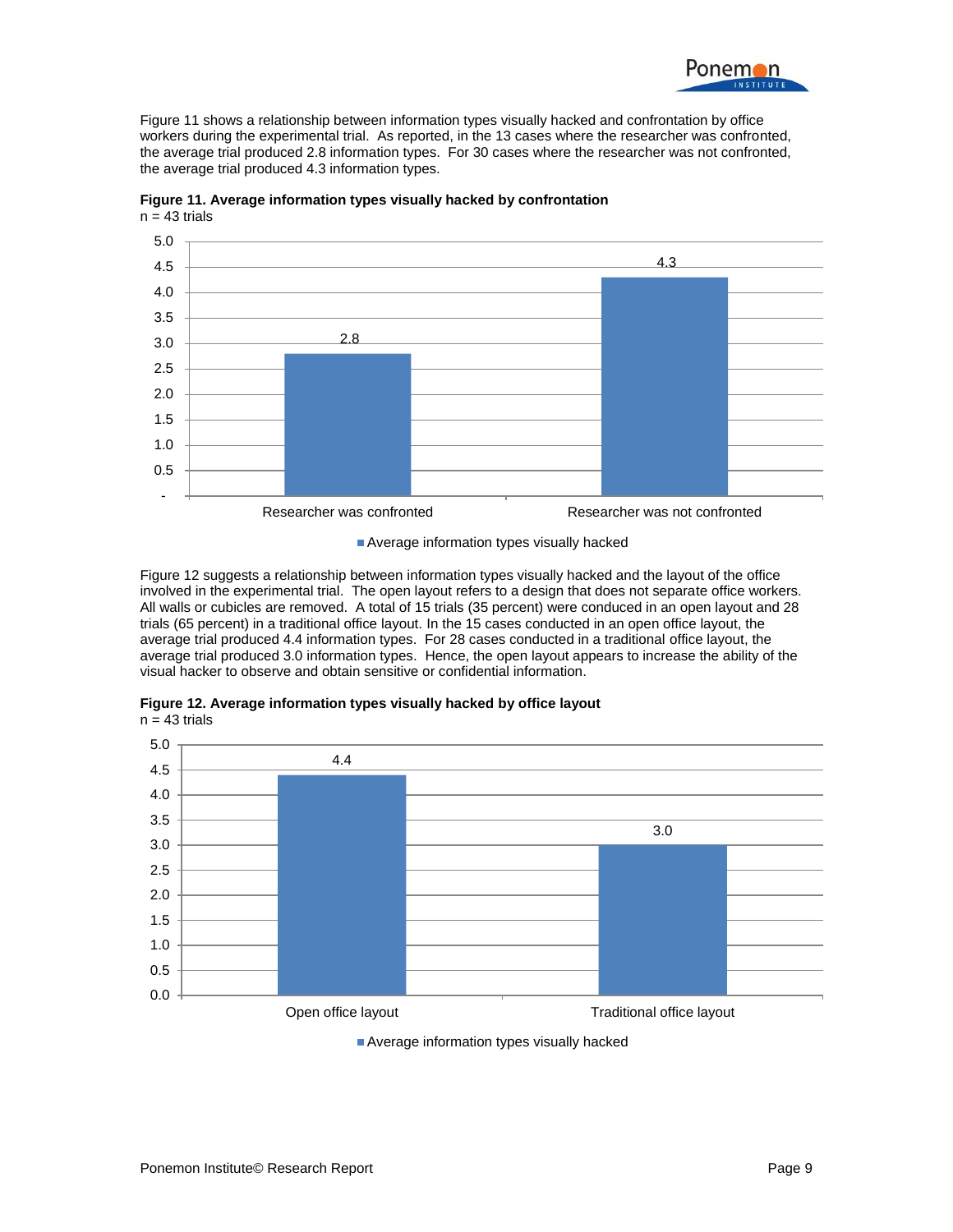

Figure 13 split the 43 trials into two groups – namely, those with a relatively low and those with a relatively high visual hacking rate. The low group had 20 trials with three or fewer hacked information types. The high group had 23 trials having four or more hacked information types. As can be seen, the low group outperformed the high group on five visual privacy control points.

**Figure 13. Five salient controls over visual hacking**



■4 or more information types ■ 3 or less information types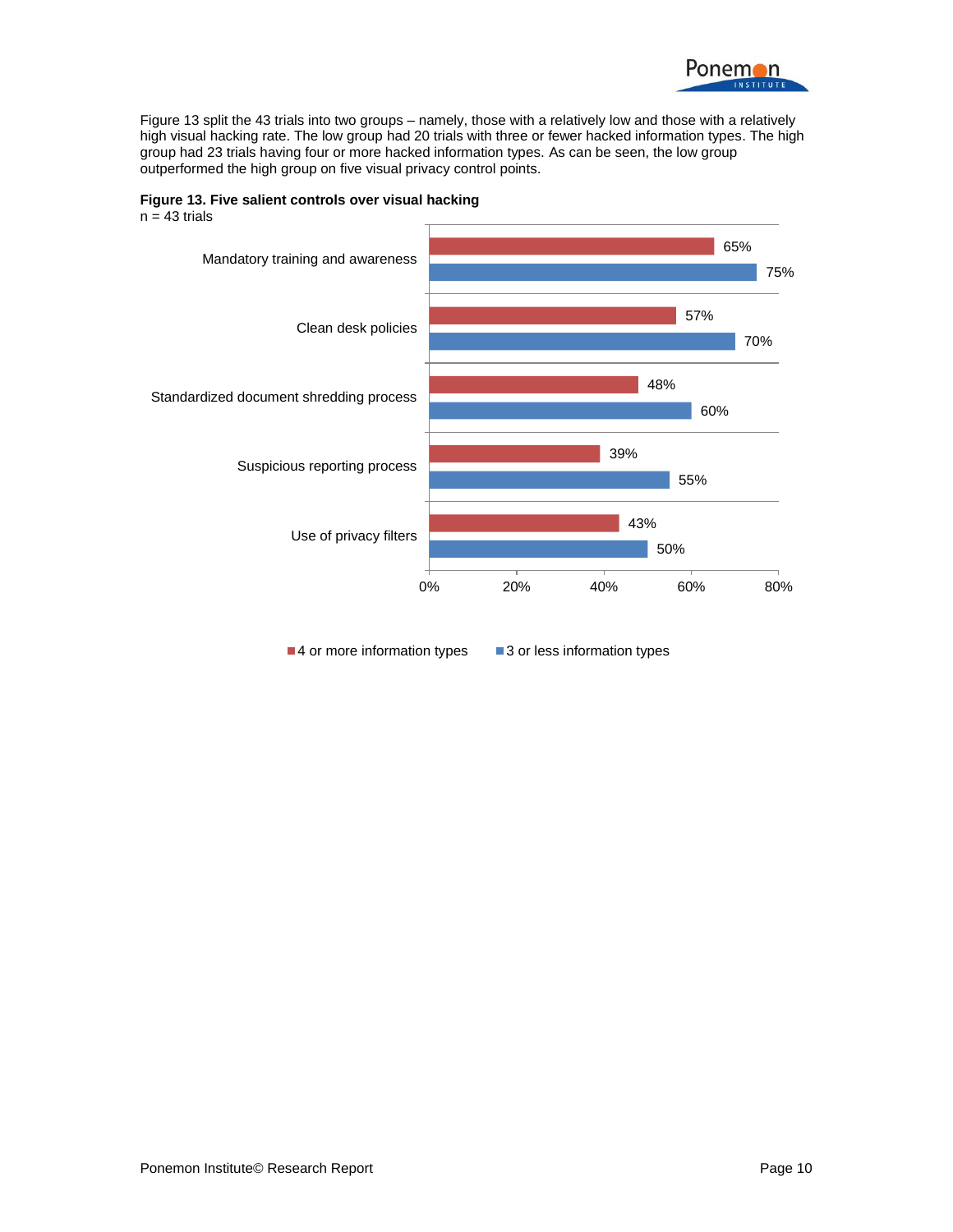

#### **Part 4. Implications and recommendations**

According to the findings of the research, visual hacking in the workplace poses a serious risk to an organization's sensitive and confidential information. Following are the implications of this research:

- For reasons of productivity and a more egalitarian working environment, many organizations are migrating from the traditional configuration of private offices and cubicles to open workspaces. An unintended consequence is the difficulty in keeping paper documents and computer screens from being viewed by visual hackers. Organizations should assess the risk of this new office environment to sensitive information.
- Visual hacking is pervasive and occurs in all industry sectors and at all levels of an organization. Where sensitive and confidential information resides so does the risk of a data breach. Therefore, all organizations should institute a visual privacy policy that outlines the specific actions, procedures and best practices to prevent the display of important data in plain sight.
- Often employees and contractors are not aware that the information they work with is desirable to virtual hackers. As a result, they often do not take appropriate safeguards to prevent such information from being on open display. Training and awareness programs should be an integral part of an organization's security and privacy strategy.
- Visual privacy is a security threat that is often invisible to senior management. While organizations are increasing budgets for enabling security technologies, resources to support a stronger visual privacy strategy are often not made available.
- Organizations should assess whether employees and contractors have too much access in their workspaces and in offsite locations to sensitive and confidential information. Limiting access to sensitive information without reducing productivity can help reduce the risk of a potential data breach.